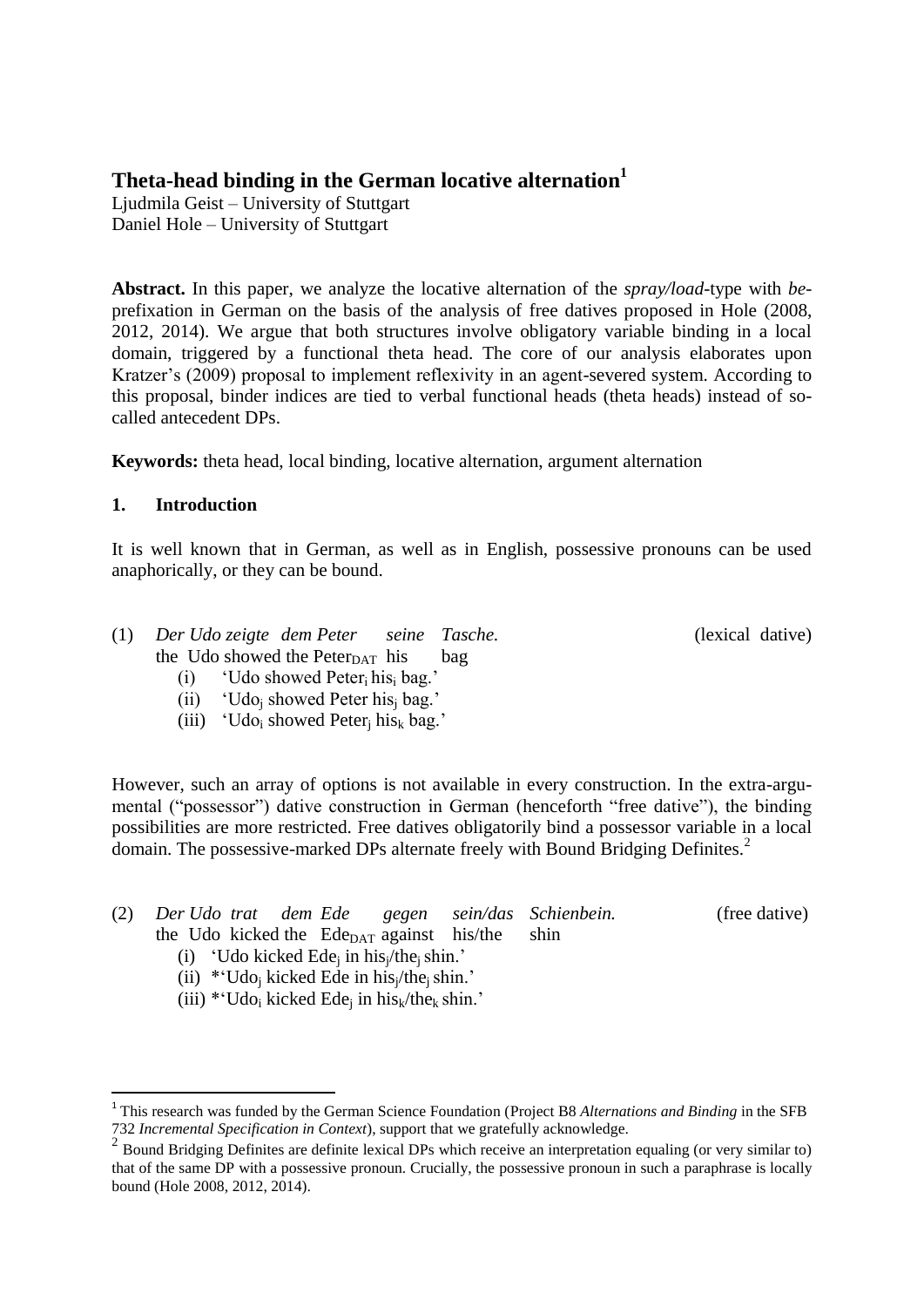A crucial difference between (1) and (2) is that the dative argument in (1) is a lexical argument of the verb, while the dative argument in (2) is an extra argument in an applicativelike construction.

Hole (2008, 2012, 2014) suggests that free datives as in (2), unlike the lexical datives in (1), are introduced by a verbal functional head, or a theta head.<sup>3</sup> Given a proposal made by Kratzer (2009), this verbal functional head ties in well with the fact that free datives always concur with a bound variable further down in the co-phasal structure. According to Kratzer, "semantic binders (λ-operators represented as binder indices) are introduced by verbal functional heads, rather than by "antecedent" DPs, as assumed in Heim and Kratzer (1998), for example. Verbal functional heads, rather than DPs, are then the true syntactic antecedents for bound pronouns" (Kratzer 2009:193). Instead of verbal functional heads, we will speak of theta heads below, in order to refer to heads that introduce a theta role and host a DP in their specifier.

We would like to propose that quite a few syntactic constructions should be analyzed in terms of theta-induced binding (Geist in prep., Hole in prep.). We argue that obligatory binding of co-phasal arguments, as with free datives, also occurs in the *spray/load*-type locative alternation given in (3b), with the base alternant in (3a). In German the locative alternant normally involves prefixation of the verb with the spatial prefix *be-* (henceforth *be*-locative alternation).

| (3) | a. Paula hat Eigelb                     | auf den Kuchen gestrichen                                          |                                  |
|-----|-----------------------------------------|--------------------------------------------------------------------|----------------------------------|
|     | Paula has egg.yol $k_{ACC}$ on the cake | smeared                                                            |                                  |
|     | 'Paula spread egg yolk on the cake.'    |                                                                    |                                  |
|     |                                         | b. Paula hat den Kuchen mit Eigelb be-strichen                     | <i>(be-locative alternation)</i> |
|     |                                         | Paula has the cake <sub>ACC</sub> with egg.yolk <i>be</i> -smeared |                                  |
|     | 'Paula coated the cake with egg yolk'   |                                                                    |                                  |

Similar to the free dative construction in (2), the locative alternation construction in (3b), contains a direct object *den Kuchen* 'the cake', which binds a possessor variable in a local domain. The bound variable can *salva veritate* be made explicit as in (3'). Productively prefixed *be*-verbs always involve a bound possessor/whole variable in a PP referring to the neighborhood region OUTSIDE / SURFACE.<sup>4</sup> Curly brackets in  $(3')$  indicate material that is, we assume, PF-optional but semantically active, irrespective of whether it is pronounced.

(3') *den Kucheni*{*an seiner<sup>i</sup> Oberfläche*} *mit Eigelb be-streichen* the cake<sub>ACC</sub> on its surface with egg.yolk *be*-smear 'coat the cake with egg yolk {on its surface}'

-

 $3$  The reasons why Hole doesn't subscribe to a Pylkkänen-style analysis of free datives are laid out in detail in Hole (2012:241-242) and in Hole (2014:295-303).

<sup>&</sup>lt;sup>4</sup> SURFACE and OUTSIDE are taken here to be instantiations of a single neighborhood region.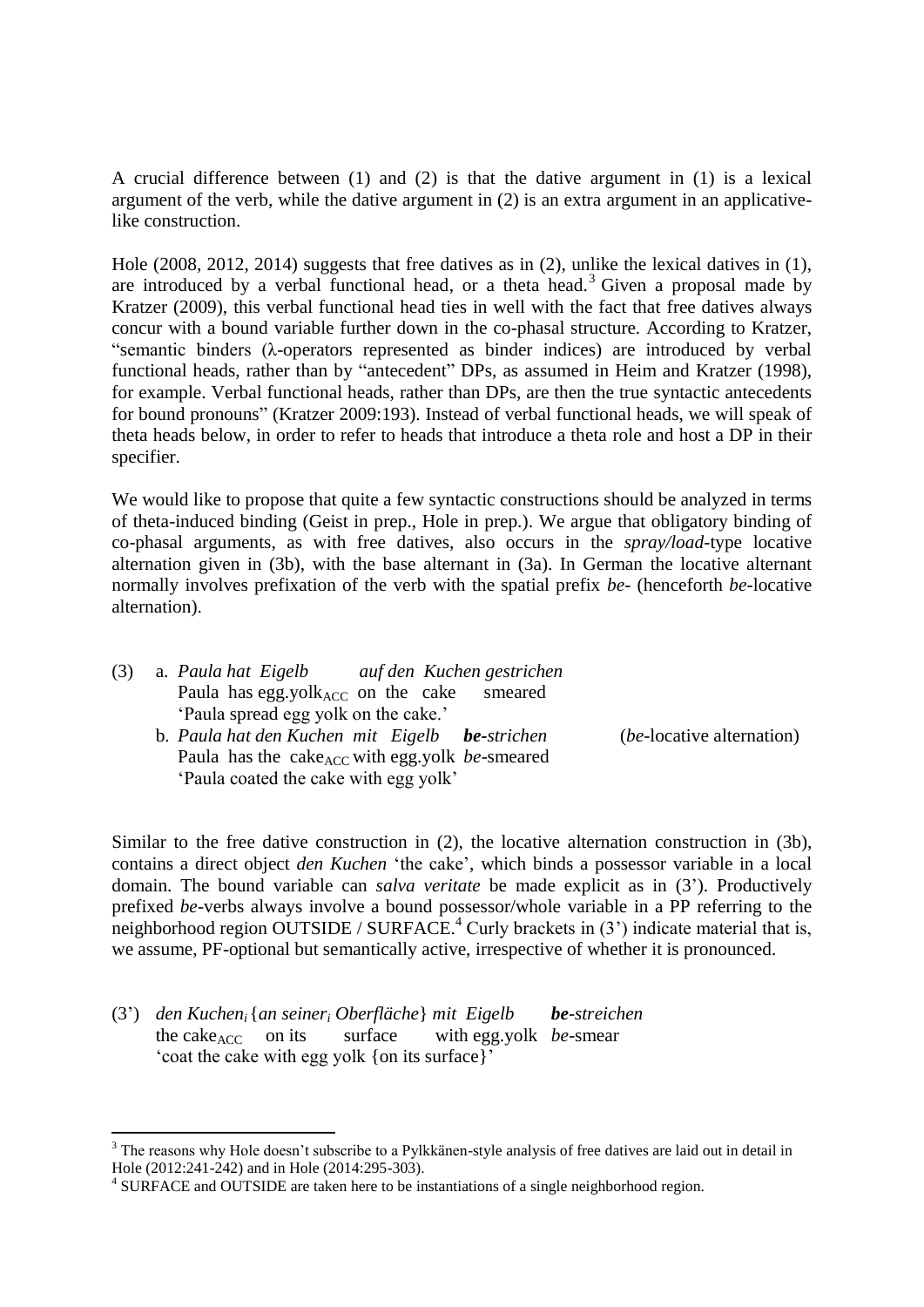We develop an analysis of this construction on the basis of the analysis of free datives (Hole 2012, 2014). The core of our analysis elaborates upon Kratzer's (2009:194) proposal to implement reflexivity in an agent-severed system with theta heads; these heads introduce bare binder indices into the structure. The extension of the proposal beyond free datives (Hole 2014) to the *be*-marked locative alternation forms part of a larger endeavor to demonstrate the necessity of describing many well-known argument alternations as dependent on the presence of binder theta heads.

Although we are using the term "alternation", we do not subscribe to a transformational approach, specifically one that would derive the base alternant and the non-base alternant from the same underlying structure. As pointed out by Levin & Rappaport Hovav (2005:189ff), the lexical entry of the verb captures only its core meaning. This core meaning then can be combined with the event-based meanings represented by syntactic constructions, as proposed in traditional constructional approaches (e.g., Goldberg 1995, Jackendoff 1997, Michaelis & Ruppenhofer 2001). Alternatively, the core verbal meaning can be combined with positions directly in the syntax, as proposed in the so-called neo-constructionist approaches (e.g., Arad 1998, Borer 2003). We subscribe to a neo-constructionist approach, combining a syntactic analysis with an explicit compositional semantics.

The paper is structured as follows: In section 2 we introduce our general theoretical proposal (Hole 2008, 2012, 2014). In Section 3 we apply our theoretical proposal to the *be*-locative alternation in German. Section 4 concludes.

## **2. Free datives: analysis and implications (Hole 2012, 2014)**

### 2.1. The Landmark theta head with a binder feature

Hole (2008, 2012, 2014) analyzes free datives in (2) in terms of theta heads that license extra arguments, combined with reflexivization as in Kratzer (2009). This is achieved by the mechanism of a binder feature [+b] of the theta head, a mechanism upon which we will elaborate below.



One of the possible thematic contributions of the free dative DP is a locative Landmark entailment, requiring the VP eventuality to hold within the neighborhood regions of the Landmark DP referent. Another possible thematic entailment for free dative referents is the ability to perceive the VP eventuality, an entailment that Hole (2008, 2012, 2014) dubs P-Experiencerhood. Each sentence with a P-Experiencer Dative has at least one contextualized use in which the dative referent has a mental representation of the eventuality in its scope. Hence, for P-Experiencers the ability of the dative referent to perceive the eventuality is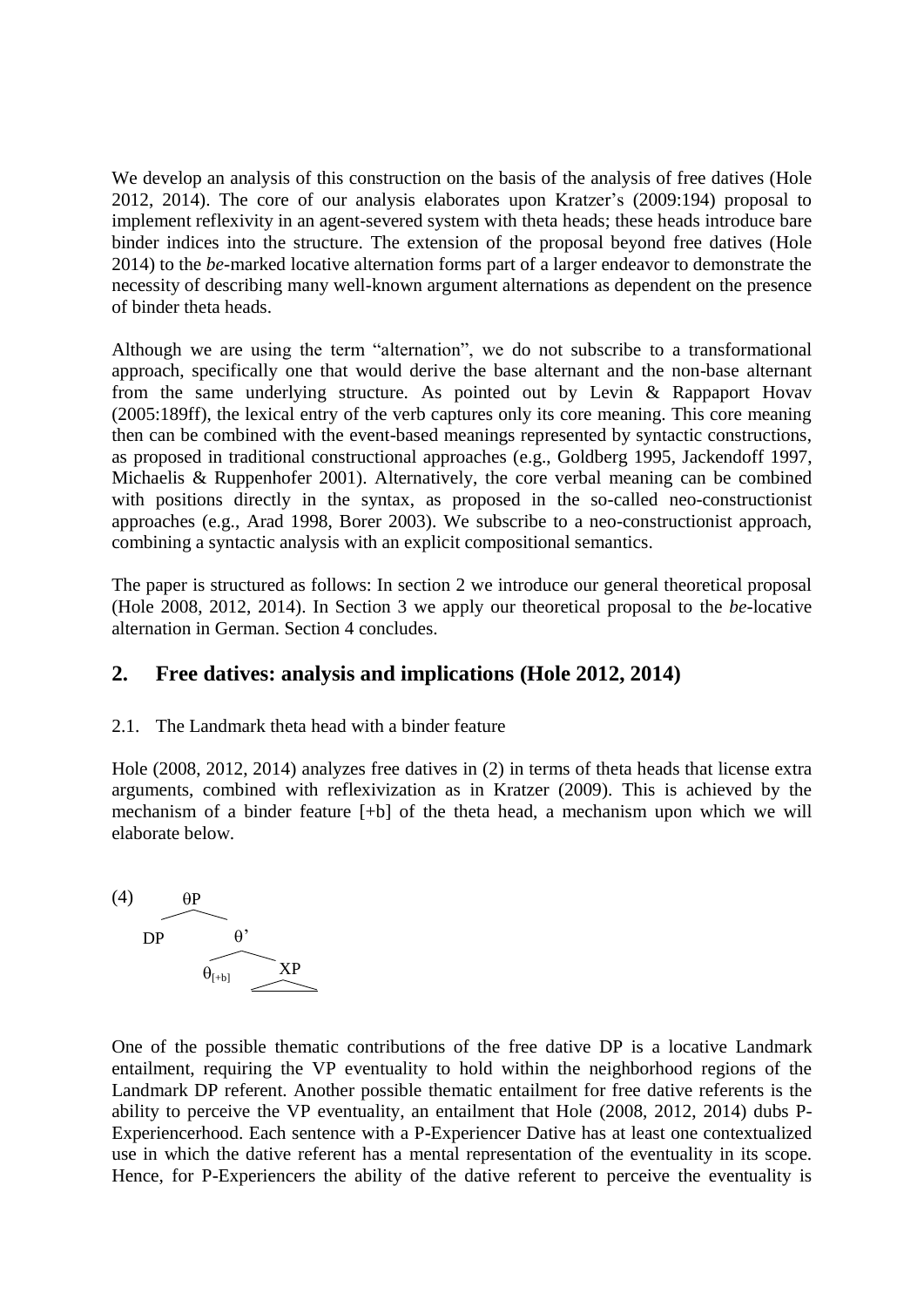crucial; whereas for Landmarks, the spatial relation, with the eventuality described by its sister node, is crucial. In many cases the Landmark property co-occurs with the P-Experiencer property, as in (5) and (6). However, pure Landmarkhood is also available, cf. (7).

- (5) *dem Ede* <sup>i</sup> *gegen sein<sup>i</sup> / das*<sup>i</sup> *Schienbein treten* (Landmark (& P-Experiencer)) the Ede $_{\text{DATA}}$  against his/ the shin kick 'kick Ede in the shin'
- (6) *jedem* <sup>i</sup> *streng auf* sein**i**/\***<sup>j</sup>** /*das***i**/**\*j** *Steak gucken* (P-Exp (& Landmark)) everyone $_{\text{DATA}}$  strictly on his /the steak look 'look at everybody's steak in a strict manner'
- (7) *Jedem Jungen*  $\theta_i$  *hängt ein Taschentuch aus seiner*<sub>*i*</sub> / *der*<sub>i</sub> *Hose* (Landmark) Every boy<sub>DAT</sub> hangs a handkerchief out-of his  $\ell$  the trousers 'A handkerchief is hanging out of every boy's trousers'

To preserve perspicuity we will confine our analysis to example (7), where the experiencer entailments are not present. The Landmark theta head  $\theta_{LDM}$  responsible for the locative entailment has the following simplified semantics (cf. Hole 2012:215 for a more elaborate version):

(8)  $\begin{bmatrix} \theta_{\text{LDM}} \end{bmatrix} = \lambda y$ .  $\lambda$ s. y is the landmark of s

The Landmark theta head is a verbal Voice head much like Kratzer's (1996) (agentive) Voice. The free dative Voice, which always involves binding, turns out to be very similar to run-ofthe-mill cases of reflexivity; those must likewise be modeled as triggered by (agentive) Voice (Kratzer 2009), under the theoretical assumptions of Kratzer's (1996) agent severance. The binding property of free datives is particularly striking with Bound Bridging Definites. Binding their implicit possessor variable across clause boundaries is impossible (9), just as between whole sentences (10a). (Anaphoric dependencies are independent of this (10b).) Local binding of Bound Bridging Definites with free datives is obligatory, however; cf. (9) again.

- (9) *Klara guckte jedem* <sup>i</sup>  *so streng auf sein***i/\*j***/das***i/\*j** *Steak, dass sein***i/***der***\*i** *Appetit verschwand.* Klara looked everyone $_{\text{DATA}}$  so strictly on his /the steak that his/the appetite disappeared 'Klara was looking at everybody's steak in such a strict manner that their appetite disappeared.'
- (10) a. *They passed through every small village. #The church was locked.* b. *They arrived in a small village. The church was locked.*

We assume that the Landmark theta head comes with a binder feature [+b] which leads to structure expansion along the lines of Hole's (2014) Generalized Binder Rule in the tradition of Büring's (2005) Binder Rule; cf. (11).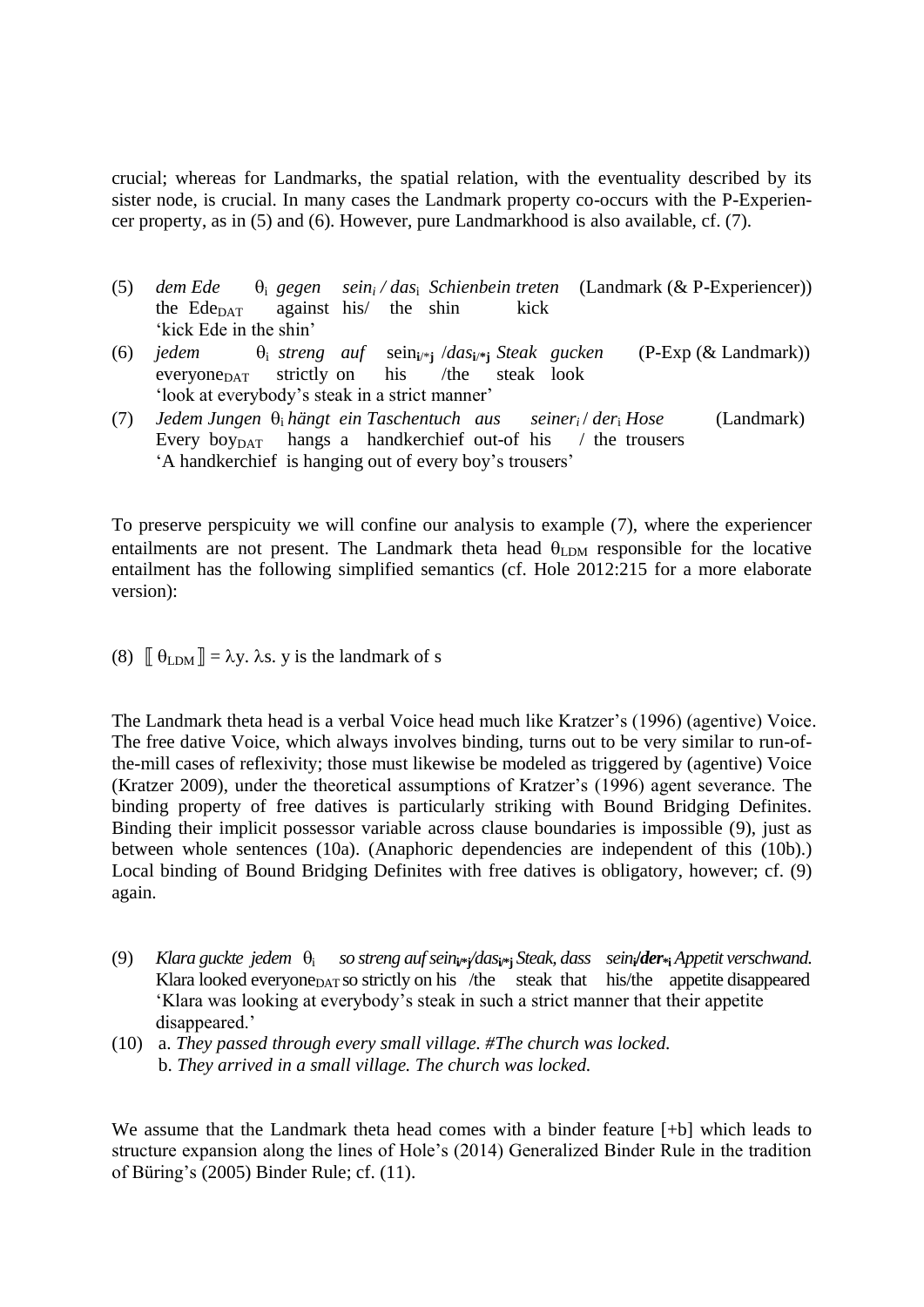(11) Generalized Binder Rule (Hole 2008, 2012, 2014)



The output of (11), with the bare index c-commanding the XP, makes sure that, after Predicate Abstraction, a variable in the XP gets a value determined by the Landmark DP. (This rule, just like Büring's Binder Rule, does not conform to inclusiveness. It could easily be reformulated so as to conform to inclusiveness, however: cf. section 2.3 below for compositional details). Even though in this implementation binding is triggered by theta heads, we will continue to use the common parlance of DPs that bind variables.

### 2.2. Knight Move Binding

Hole (2008, 2012, 2014) shows that free datives trigger binding in a particular tree-geometric configuration. He calls this particular binding configuration "Knight Move Binding" (*Rösselsprungbindung* in German). Similar to knights in the chess game, who may only move in a specific oblique way (two squares in any non-diagonal direction, then one to the left or right), a free dative may only bind the possessor on the left branch of a prepositional coargument. Knight Move Binding can be defined as in (12).

(12) Knight Move Binding

Binding configuration in which the binder targets the left branch of a ccommanded co-phasal DP.



If DPs and VoicePs are phases, and if derivation by phases is assumed, Knight Move Binding is a consequence of spell-out by phases. The following three observations support the idea that Knight Move Binding is the single massively-privileged binding configuration in natural language: (i) grammaticalization of reflexive pronouns are from body part DPs 'x's body part', never from representation nouns like 'picture/statue/… representing x'; (ii) bound pronouns in argument positions move to the left edge of their DPs (Reuland 2011:275); (iii) free datives and other extra arguments typically bind in a Knight Move Binding configuration (Hole 2006).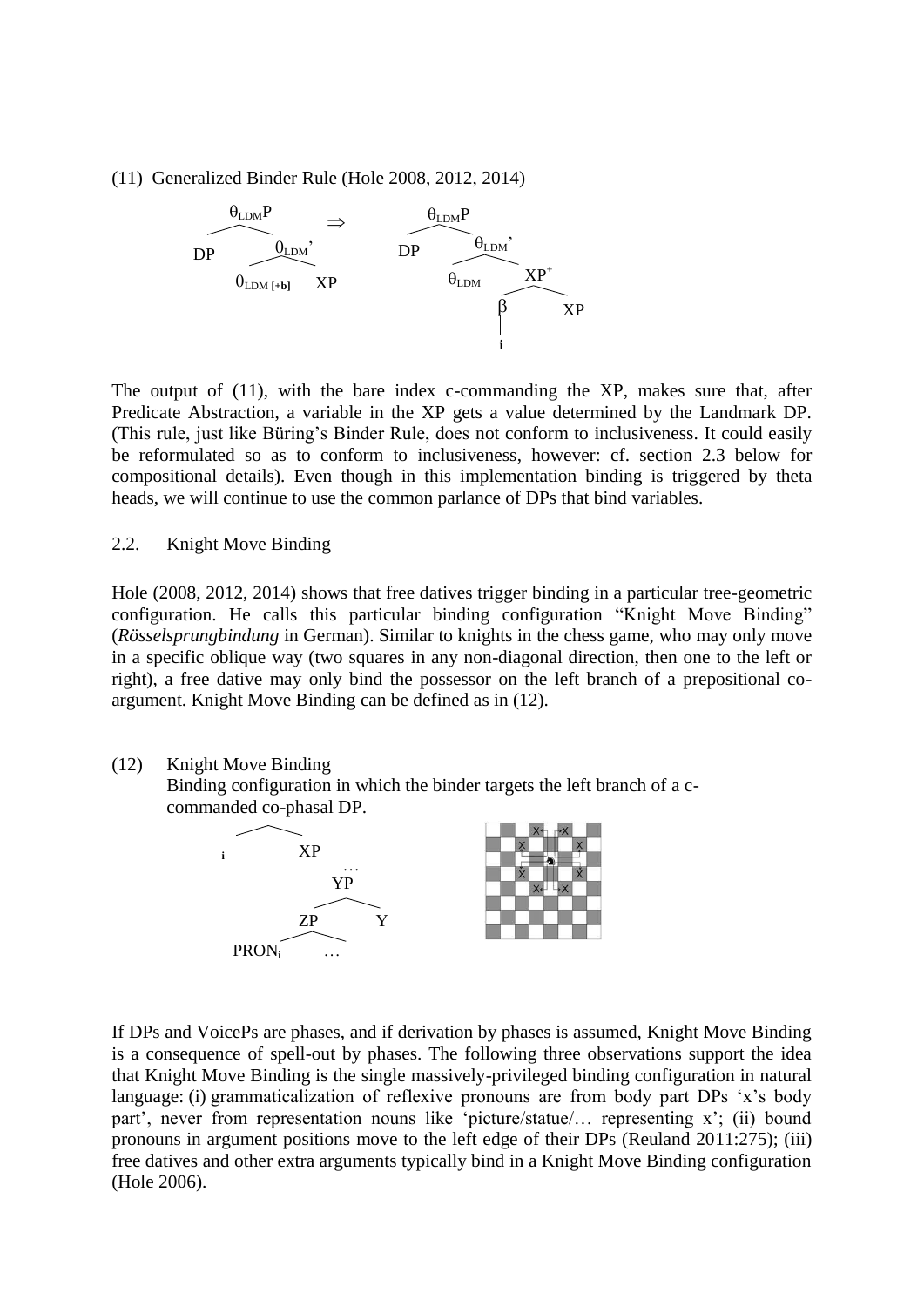### 2.3. A sample derivation

-

This section provides an analysis of example (13a)  $(=(7))$  along the lines of Hole (2014). In this example, the free dative argument *jedem Jungen* 'every boy<sub>DAT</sub>' is introduced by a Landmark theta head, with the binder feature as discussed above, and it leads to the result that the DP in its specifier binds the possessor in the possessive DP *seiner Hose* 'his trousers'. As Bound Bridging Definites – just like possessive DPs – contain a possessor variable, they can receive the same analysis. (13b) provides the composition of the meaning of the relevant clause part, indicated by square brackets.

In this analysis, the Landmark theta head, with its binder feature, leads to the structure expansion triggered by the Generalized Binder Rule in (11). On the semantic side, this results in Predicate Abstraction over the possessor argument. The Landmark theta head combines with its complement by way of (Davidsonian) Predicate Modification.



 $\prod_{i=1}^{n}$ PA: Predicate Abstraction, DPM: Davidsonian Predicate Modification.  $<sup>5</sup>$  We use the following abbreviations: DPM: Davidsonian Predicate Modification, FA: Functional Application,</sup>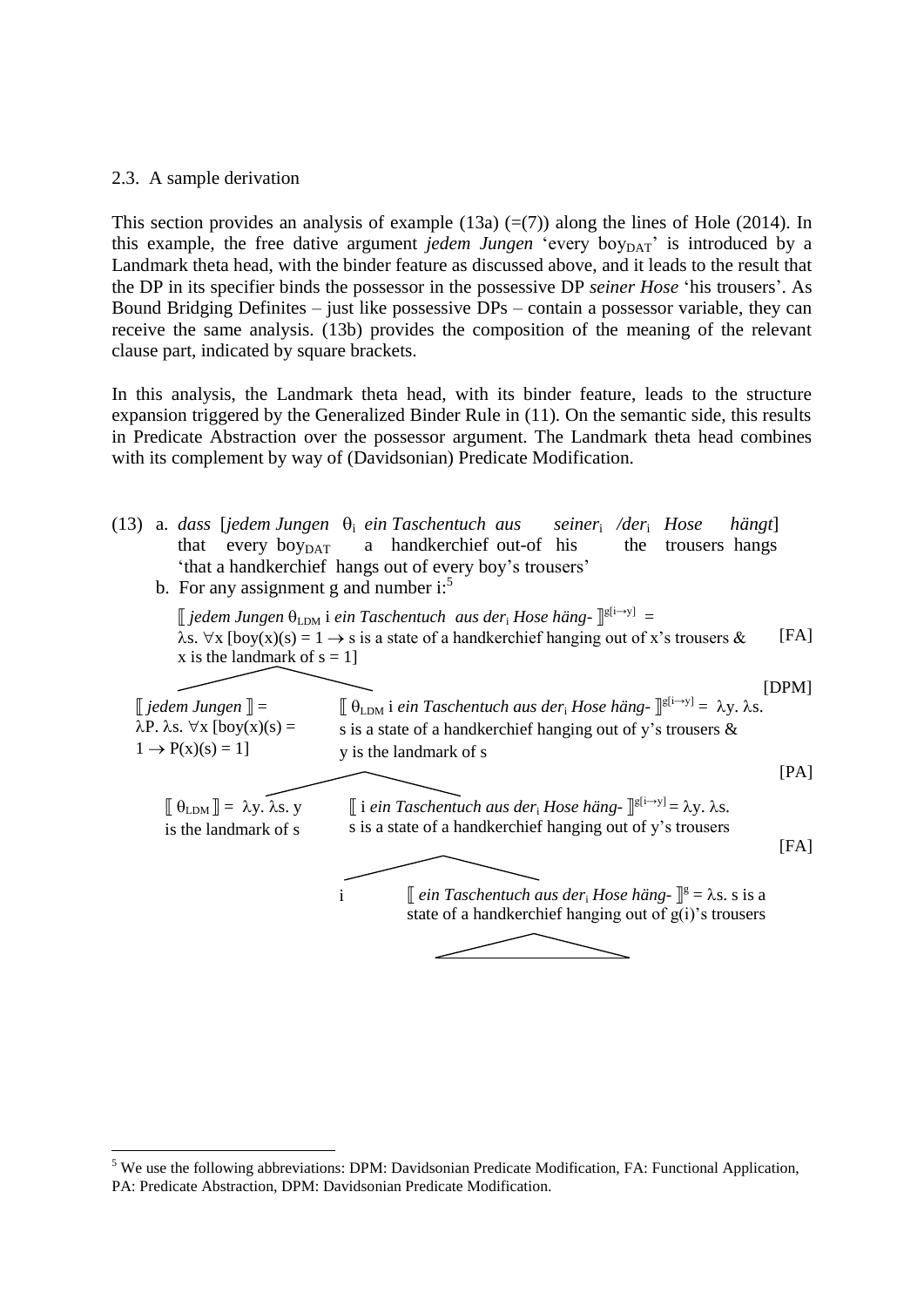After the insertion of the dative DP, the result of the composition can be paraphrased as "Every boy *x* is such that *x* is the landmark of the state *s* of a handkerchief hanging out of *x*'s trousers, and *s* holds in the neighborhood of *x*'s trousers".

In the analysis (13b), we did not decompose the PP *aus der Hose* 'out of trousers'. However, for our analysis of *be*-prefixed verbs in the next section, we will decompose PPs into smaller pieces, in order to render transparent the similarity between spatial prepositions like *aus* and verbal prefixes like *be-* .

To conclude this section, Hole (2012, 2014) provides an analysis of free datives in terms of a binding voice akin to reflexivization: free datives always bind a variable in the local tense domain in the "Knight Move Binding" configuration. The binding requirement comes into the structure together with the theta head licensing the dative DP. Hole's binding account of free datives is developed in the agent-severed neo-Davidsonian Voice framework of Kratzer (1996). The bound variable in the free dative Voice is always situated at the left edge of a coargumental possessum (or purpose) phrase. This binding configuration is called "Knight Move Binding".

## **3. Analysis of the locative alternation with** *be***-verbs**

In this section, we will apply the main ingredients of the analysis of free datives to the locative alternation with *be*-verbs in German.

3.1. General properties of the locative alternation with *be-*verbs

The locative alternation with *be*-verbs in German corresponds to the so-called *spray/load*type locative alternation in English as described in Levin (1993:50). It involves a locatum argument – the substance or entity whose location is changed – and a location argument (Dowty 1991, Levin 1993:50, Van Valin and Lapolla 1997). This form of alternation is found with transitive verbs of directed motion relating to putting and covering.

In the base alternant of the *spray/load*-type locative alternation in German, the locative argument is realized in a PP. In the non-base alternant, in the so-called *be*-applicative, the location argument receives coding as a direct object and the verb is usually prefixed with *be*-, cf. (14/15). According to Wunderlich (1987), *be-* expresses some (external or internal) contact of the moved object with the location object (or, more generally, that the former is located in the topological proximity of the latter).

| (14) Be-applicative: den Kuchen <sub>Location</sub> (mit Eigelb <sub>Locatum</sub> ) be-streichen |                                                         |        |
|---------------------------------------------------------------------------------------------------|---------------------------------------------------------|--------|
|                                                                                                   | the cake <sub>ACC</sub> with egg.yolk <i>be</i> -spread |        |
| (15) Base: Eigelb <sub>Locatum</sub> auf den Kuchen <sub>Location</sub> streichen                 |                                                         |        |
| egg.yol $k_{ACC}$ on the cake                                                                     |                                                         | spread |

The locative alternation of the *spray/load* type in English and German has been given many descriptions and analyses in the literature. Eroms (1980) and Günther (1987) describe the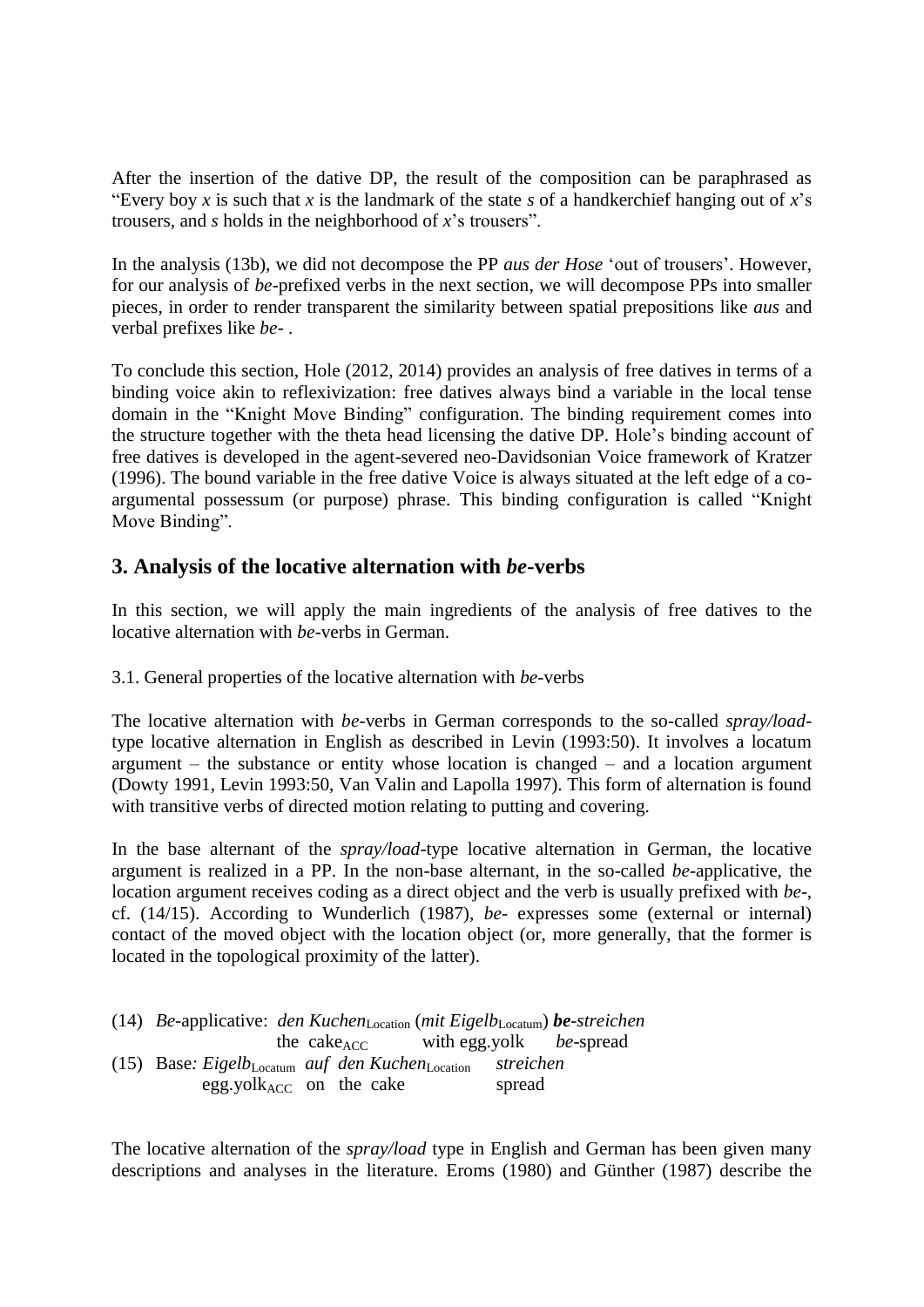locative alternation in German as a "local phrase passive". In his semantic analysis of *be*verbs participating in the locative alternation in German, Wunderlich (1987) considers *be*- as a preposition incorporated into the verb in the lexicon. This incorporation leads to the identification of its arguments with the arguments of the verb.

Another type of analysis, to which our analysis will be more similar, assumes no transformation or derivation of one construction from the other. Michaelis & Ruppenhofer (2000, 2001), in their analysis of *be*-verbs in the framework of Construction Grammar, suggest that *be*-verbs, which are derived not only from verbs but also nouns and adjectives, acquire a verbal argument structure pattern via combination with a particular construction. The analysis of the locative alternation of *spray/load* type in English by Rappaport & Levin (1988) goes in a similar direction. The authors assume that the alternation is the result of the verb or verbal root being associated with two different lexical semantic structures. As shown in (17), the lexical semantic structure of the locative variant (16) is part of the *with* variant.

- (16) locative variant of *load:* [x CAUSE [y TO COME TO BE AT z] / LOAD]
- (17) *with* variant of *load:* [x CAUSE [z TO COME TO BE IN STATE]] BY MEANS OF [X CAUSE [Y TO COME TO BE AT  $z$ ] / LOAD]

The subsumption of the lexical semantic representation of the locative variant under that of the *with* variant is motivated by the intuition that the *with* variant entails the locative variant, but not vice versa. What is remarkable in the representation (17) is the double occurrence of the location argument z in the *with* variant. However, the authors do not discuss this cooccurrence from the point of view of co-argumental binding. For lack of space, we will not go into the so-called "holistic effect" frequently discussed in the context of locative alternation.

Many ingredients of the previous analyses, such as incorporation of the preposition *be-* into the verb, the composition of the meaning of locative construction and the view of the locative alternation as a "local phrase passive", are helpful, and we will integrate them in an adjusted form into our analysis. However, what should have become clear from our short overview of the analyses of locative alternations is that the phenomenon of co-argumental binding in *be*locative constructions has not received any attention in the literature. We think, however, that co-argumental binding in *be*-constructions is a crucial ingredient of their syntax and semantics. Thus, the locative construction with the *be*-verb has hidden material in it which relates to one of the accusative referent's neighborhood regions, viz. SURFACE. The accusative location argument obligatorily binds the possessor of this neighborhood region. The bound variable can be made explicit as in (18).

(18) *den Kuchen*<sup>i</sup> {*an seiner*<sup>i</sup> *Oberfläche*} *mit Eigelb be-streichen* the cake<sub>ACC</sub> on its surface with egg.yolk *be*-smear 'coat the cake with egg yolk on its surface'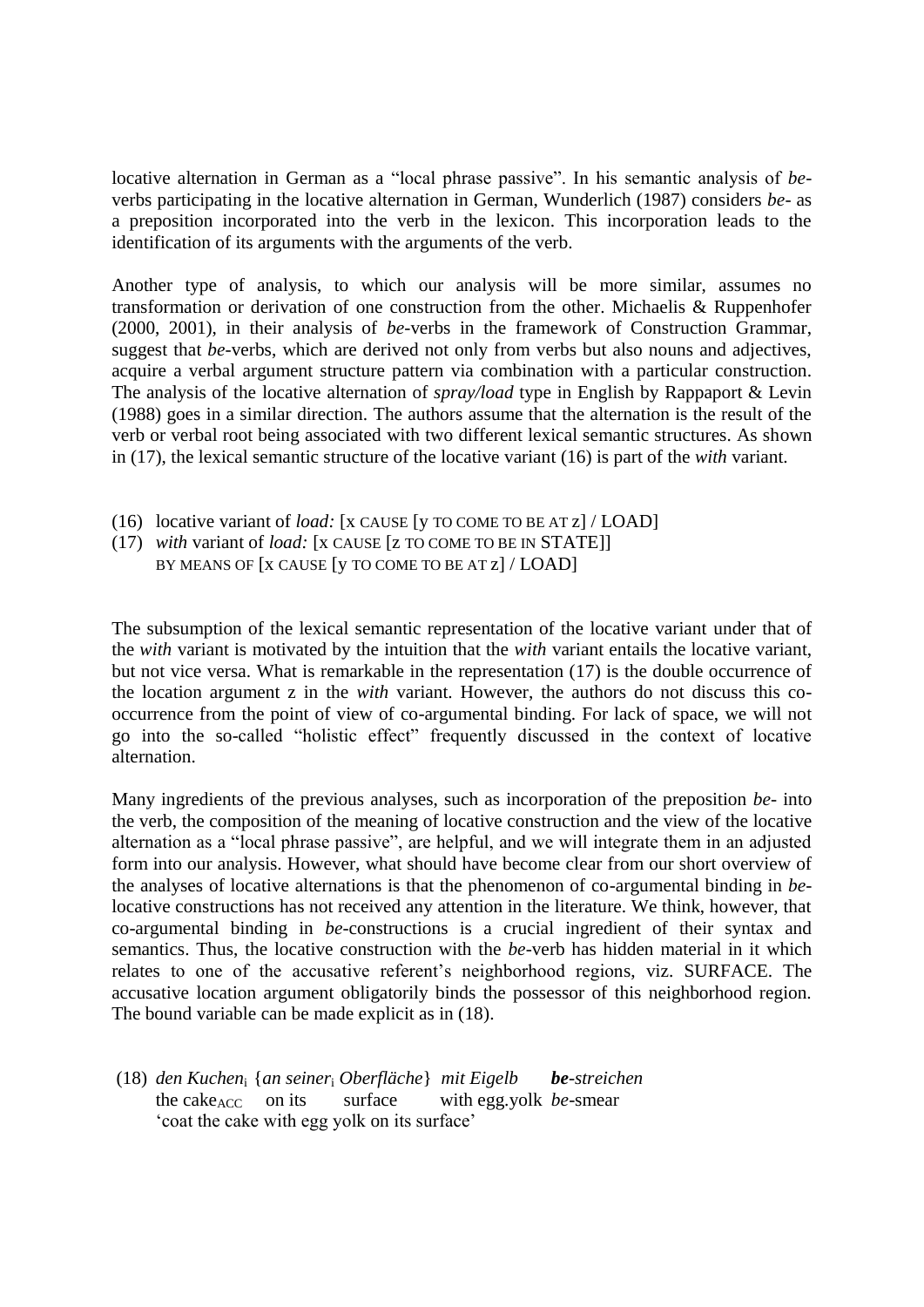In cases in which neighborhood regions other than SURFACE (typically INSIDE) co-occur with *be-*prefixed verbs, we are dealing with non-productive uses of *be-*; cf. the unpredictable behavior of cases relating to INSIDE in (19a) vs. (19b). (19c) is a case of productive *be*prefixation, and it renders explicit the restriction to a particular substructure of the object, namely its SURFACE (Brinkmann 1997). In the base alternant of (19c) (*in/auf das Buch malen* 'paint something inside/on the book'), the object's inside or its surface could, in principle, be involved in the activity described by the verb. In the non-base alternant of the productive example (19c), however, the reading that the inside of the object is affected is excluded.

|  | (19) a. * <i>das Loch</i> { <i>innen</i> } <i>mit Wachs be-stopfen</i> <sup>6</sup> |                  |
|--|-------------------------------------------------------------------------------------|------------------|
|  | the hole <sub>ACC</sub> inside with wax <i>be</i> -stuff                            |                  |
|  | int.: 'stuff the hole with wax'                                                     |                  |
|  | base: Wachs in das Loch stopfen                                                     |                  |
|  | b. den Tank $\{inner\}$ mit Benzin be-füllen                                        | [not productive] |
|  | the tank <sub>ACC</sub> inside with gasoline <i>be</i> -fill                        |                  |
|  | 'fill the tank with gas'                                                            |                  |
|  | base: Benzin in den Tank füllen                                                     |                  |
|  | c. das Buch {von außen /*von innen} be-malen                                        | [productive]     |
|  | the book <sub>ACC</sub> from outside/from inside <i>be</i> -paint                   |                  |
|  | 'paint the book {on the outside/*on the inside}'                                    |                  |

base: *etw. in/auf das Buch malen*

The topological restriction of the prefix *be-* to a particular substructure of the location – its SURFACE – must be part of the meaning of the *be*-locative construction. This restriction can be tied to a fact from language history. Etymologically, the prefix *be-* is related to the preposition *bi*, which denoted spatial relationships equivalent to those denoted by *bei*  'near/at', *um* 'around' and *an* 'at' (Paul 1920, Stiebels 1991); all of these involve the surface of objects.

3.2. Decomposing prepositional phrases

-

In our analysis of free datives in Section 2, PPs were analyzed in a traditional fashion. Because we analyze *be*-prefixed verbs in this paper, and the prefix *be-* originates from a local preposition, we will elaborate on the internal structure of prepositional phrases.

A preposition typically relates two arguments in a spatial configuration: the Figure and the Ground. The Figure argument (locatum) is the entity located with respect to the Ground argument (the reference object, relatum). An object serves as a Ground if it is combined with a preposition (cf.  $20/(21)$ ).

(20) The kids put decorations<sub>i</sub> [ $e^{FIGURE}$ <sub>i</sub> on the tree<sup>GROUND</sup>].

<sup>6</sup> According to Brinkmann (1997:185), other verbs of this type: *klemmen* 'pinch/squeese', *quetschen* 'jam' and *zwängen* 'wedge/jam'. Some of them allow for *be*-prefixation, although without locative meaning, cf. *beklemmen* 'constrict/oppress'.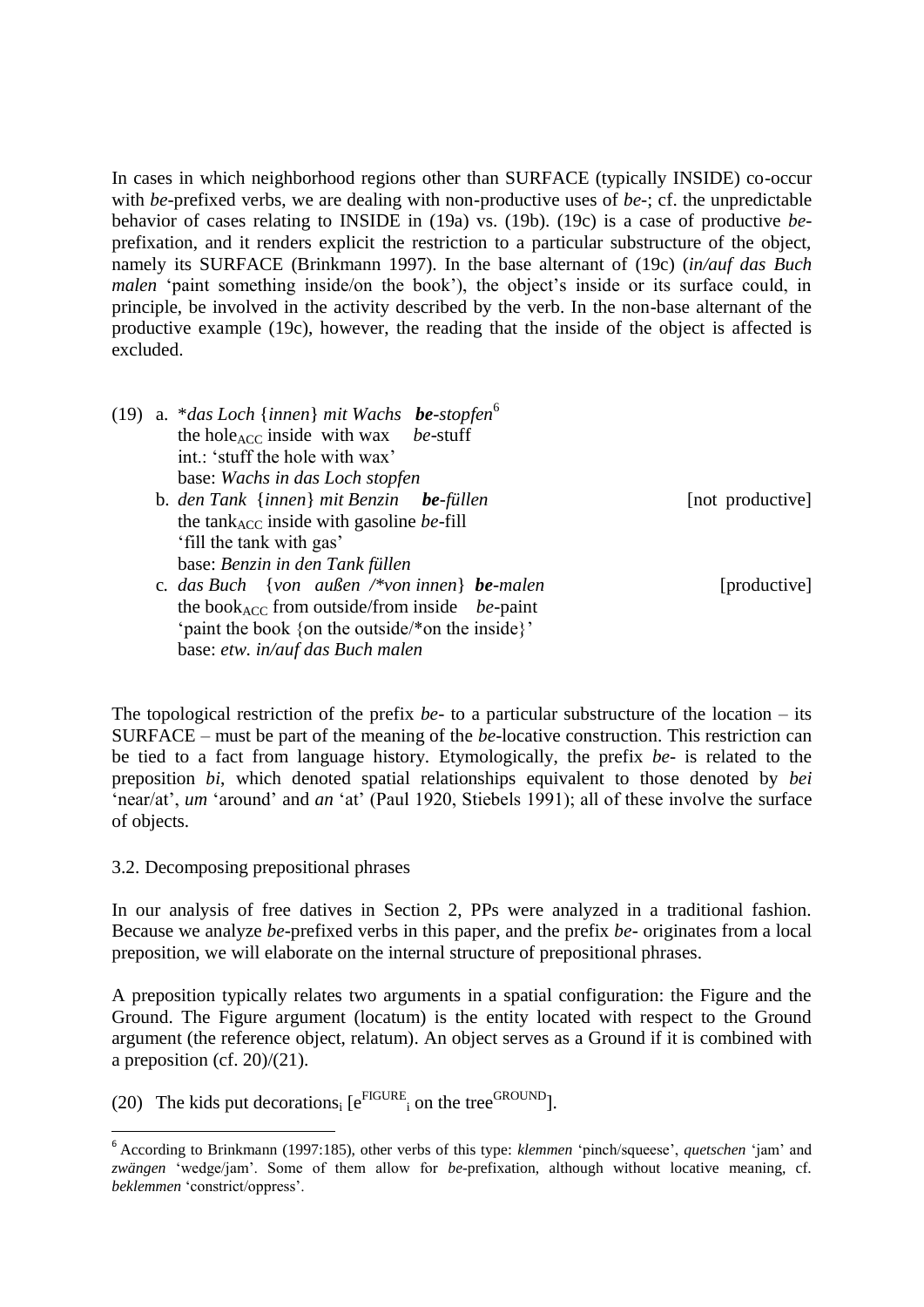### (21) [FIGURE [on GROUND]]

In order to account for the Figure/Ground distinction, and to combine this distinction with the idea of the syntactic severance of non-internal arguments (Kratzer 1996, among others), it was suggested in the syntactic literature that a prepositional phrase has a split phrase structure.

3.2.2. The split-P hypothesis (Zhang 2002, Svenonius 2003)

Svenonius (2003), among others, proposes a syntactic analysis of PPs, as in (22a), parallel to VPs, as in (22b). V and P decompose in similar ways and the external argument of either is introduced by a separate functional head. Little p introduces the Figure as an external argument of the preposition, parallel to Kratzer's (1996) Voice introducing the external argument of the verb, and P introduces the Ground as complement. The phrase *the book on the table* with the local preposition *on* can then be represented as in (23).



According to Svenonius, local prepositions such as *on* are inserted in P. Note that, semantically, P selects a particular spatial part of the Ground DP referent, specifically a neighborhood region. For example, *on* requires the Ground to be construed as an outside, while *in* would take a Ground construed as a container with an inside. Although neighborhood regions, such as inside or outside, are an integral part of the meaning and of the prepositional phrase structure, they are not represented in the Split-P structure of Svenonius (2003). In Chinese, such neighborhood regions are overtly specified if a preposition is used, and an optional overt relational P element -*mian* meaning 'side/face' may be used.

| $(24)$ Chinese (Zhang 2002:49) |                            |                              |
|--------------------------------|----------------------------|------------------------------|
| a. zai xiangzi shang(-mian)    | b. cong xiangzi xia(-mian) | c. wang xiangzi li(-mian)    |
| at chest sur-face              | from chest under           | chest in-side<br>to          |
| 'on the chest'                 | 'from under the chest'     | $\sin(\text{to})$ the chest' |

Spatial expressions like *shang(-mian)* 'sur-face' refer to what Zhang (2002) calls *place value*. She suggests that place values are merged as P, cf. the following syntactic representation for the  $pP$  in  $(24a)$ :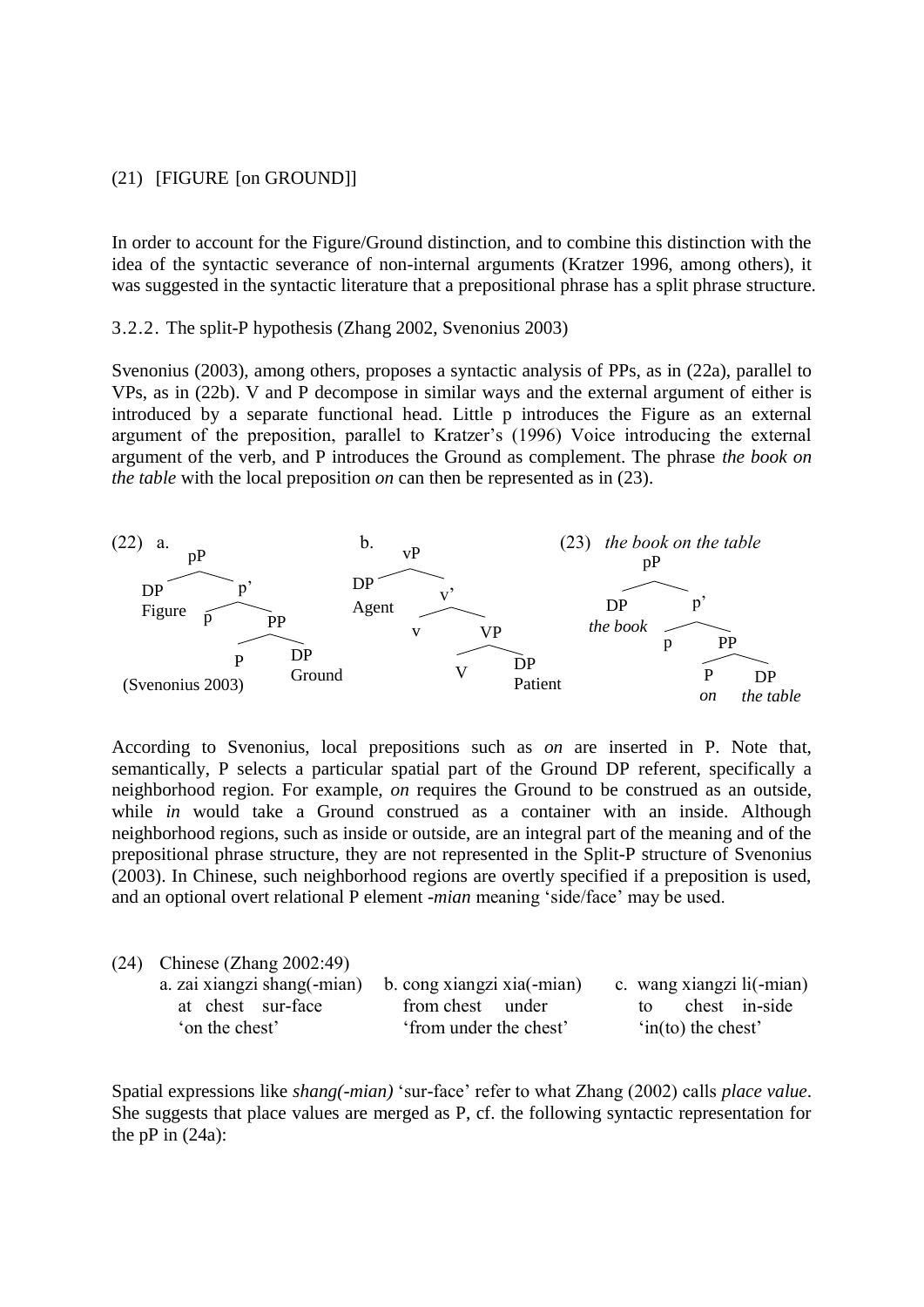

The reference object *xiangzi* 'chest' is merged as a complement of P and moves to the specifier of P.

3.2.3. The new split-P hypothesis

While we agree with Svenonius (2003) on the general idea of split phrase structure for prepositional phrases, we propose to represent neighborhood regions as explicit components of the structure, as suggested by Zhang (2002). We assume that P is realized by a relational expression, such as *side/face* corresponding to Chinese *-mian*, and that this relational expression is specified by the complement of P. The complete PP refers to a particular neighborhood region of the reference object in its specifier. The preposition *auf* in German or *on* in English can be decomposed into [AT + SURFACE], where AT expresses general spatial relatedness. One level up, AT inserted in p introduces the Figure and relates it to the Ground, specified in the complement PP of p as the SURFACE of the reference object.



### 3.3. Analysis

As a starting point, we would like to recapitulate two properties of free datives. Property (i): free datives are introduced in the syntax. This means that free datives are extra arguments, i.e., they are not available in the base alternant, and are added in the syntax of the non-base alternant, cf. (27). Thus, if the dative argument is not realized, the entailed involvement of every boy in the event disappears, too. Property (ii): Free datives obligatorily bind a possessor variable in the local tense domain.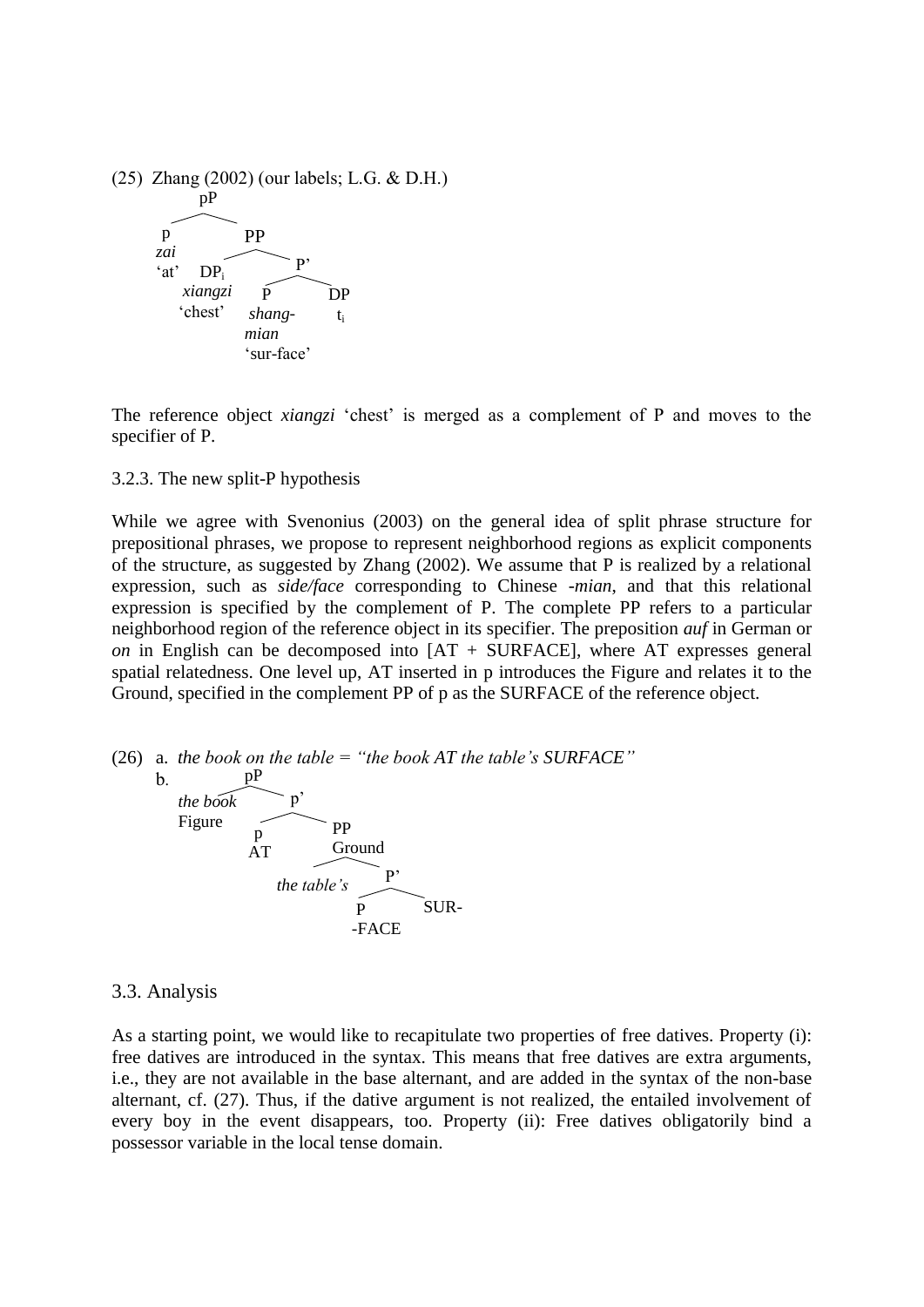(27) *Jedem Jungen*<sub>i</sub> *hängt ein Taschentuch aus Hose* every  $\frac{1}{2}$  boy<sub>DAT</sub> hangs a handkerchief out-of the trousers 'A handkerchief hangs out of every boy's trousers' base: *ein Taschentuch hängt aus der Hose*

To account for (i), in Section 2 it was assumed that free datives are introduced by a verbal theta head, a type of voice head called Landmark. Property (ii) was derived by assuming that the Landmark theta head has a binder feature that leads to some possessor variable in the configuration of Knight Move Binding getting bound by the DP in the specifier of the Landmark head. We would like to propose that many syntactic constructions can successfully be described by applying the mechanism of theta-induced binding by (Landmark, and other) theta heads. The locative alternation with *be*-verbs in German is one such example. As we have already shown, in *be*-constructions the location argument, i.e., the argument spatially related to the eventuality, obligatorily binds a possessor argument in the local tense domain, as shown in (28). Thus, *be*-constructions share the binding property (ii) with free datives.

(28) (=3') *den Kuchen*<sup>i</sup>{*an seiner*<sup>i</sup> *Oberfläche*} *mit Eigelb be-streichen* the cake<sub>ACC</sub> on its surface with egg.yolk *be*-smear 'coat the cake with egg yolk on its surface'

Moreover, *be*-constructions share with free datives property (i), concerning the status of the binder DP. We assume that the location argument of *be*-verbs is introduced in the syntax. However, there is a difference between free datives and location arguments of *be*-verbs. In the free dative construction, the location argument is not available in the base alternant and furthermore is not entailed if omitted. In the locative construction (29), the location argument is lexically required by the verb both in the non-base and in the base alternant. It cannot be omitted (Kratzer 2006: 178). But if it is omitted in the base alternant in (29), the entailment that there is some place where egg yolk was smeared remains stable. Put differently, dropping the locative argument in the base alternant preserves the thematic entailment of the omitted PP. Hence, the location argument is lexically required by the verb.

(29) *den Kuchen mit Eigelb be-streichen* the cake<sub>ACC</sub> with egg.yolk *be*-smear 'coat the cake with egg yolk' base: *Eigelb auf den Kuchen streichen*

However, the realization of the location argument as a direct object with accusative case in the non-base alternant indicates its syntactic promotion from the base alternant. Note that we use the term *promotion* descriptively, without assuming a movement or a lexical derivation approach. Despite this promotion parallel, recall that we subscribe to a neo-constructionist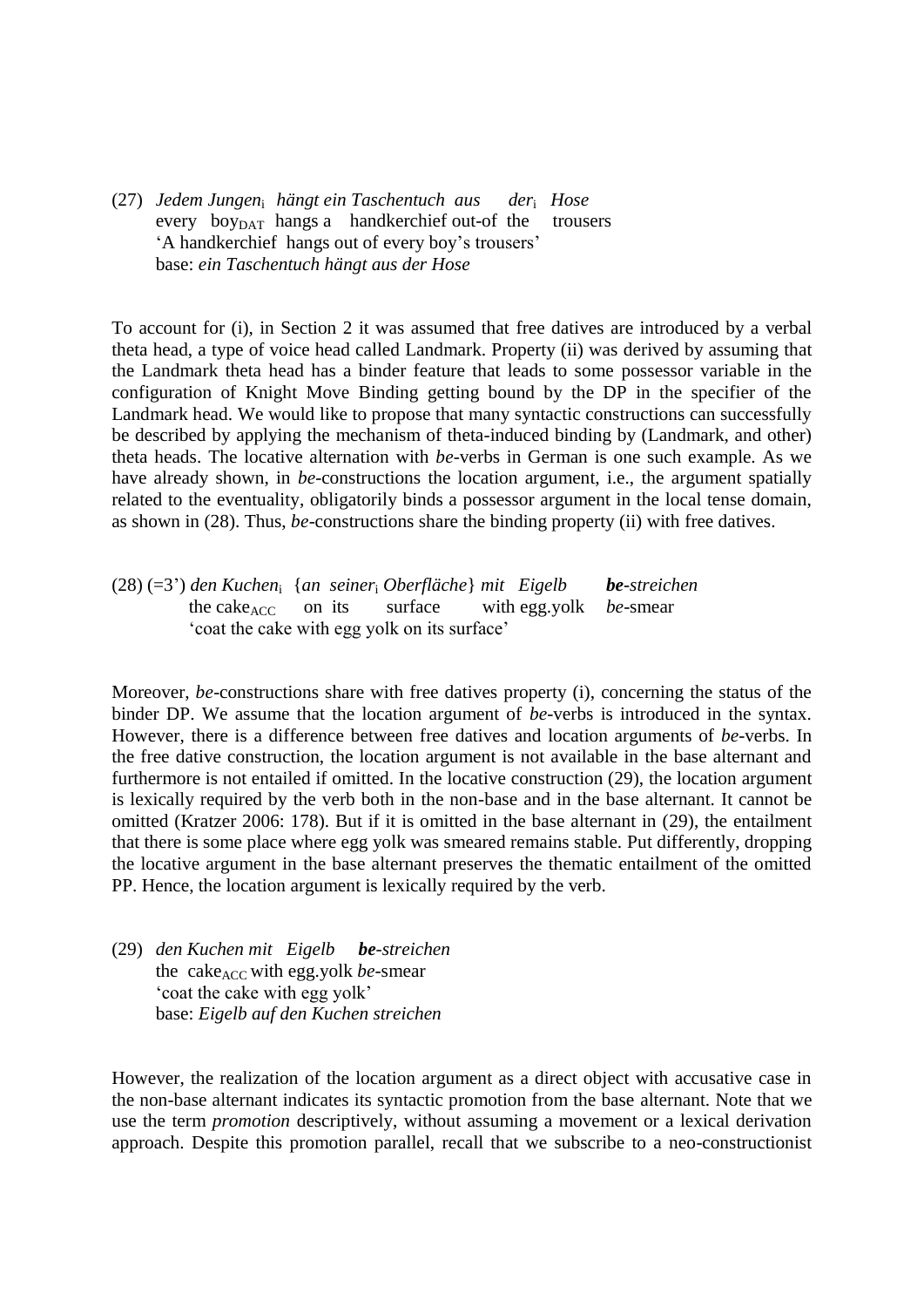approach in our domain. Hence, what may be described as promotion to object in (29) is, in our analysis, just an indirect correspondence.

Analogous to analyses of passives which assume a passive voice head introducing external arguments (e.g., Alexiadou & Doron 2012), we assume that a special voice or theta head is responsible for the syntactic realization of the location argument in *be*-constructions, and hence for its "promotion". This is the Landmark theta head. Thus, the effect of promotion of the location argument in *be-*constructions comes from the realization as a specifier of that particular voice head.

In what follows, we provide a syntactic analysis of our example of the locative alternation with the base alternant in (30) and with the *be*-alternant in (30b).



In the structure of the base alternant (30a), the preposition *auf,* decomposed as [AT OBERFLÄCHE], projects the PP relating *den Kuchen* and its surface. It is the complement of p, in whose specifier the PRO relating to the locatum *das Eigelb* is accommodated. The whole pP (or rather AspP structure; not added here to preserve perspicuity, but cf. den Dikken 2008) is taken as the directional complement of *streich-* 'smear' as its first argument. Its second argument is *das Eigelb* (the PP provides the Ground for the Figure *das Eigelb* in Spec,p). Now we turn to (30b); cf. (31) for compositional details.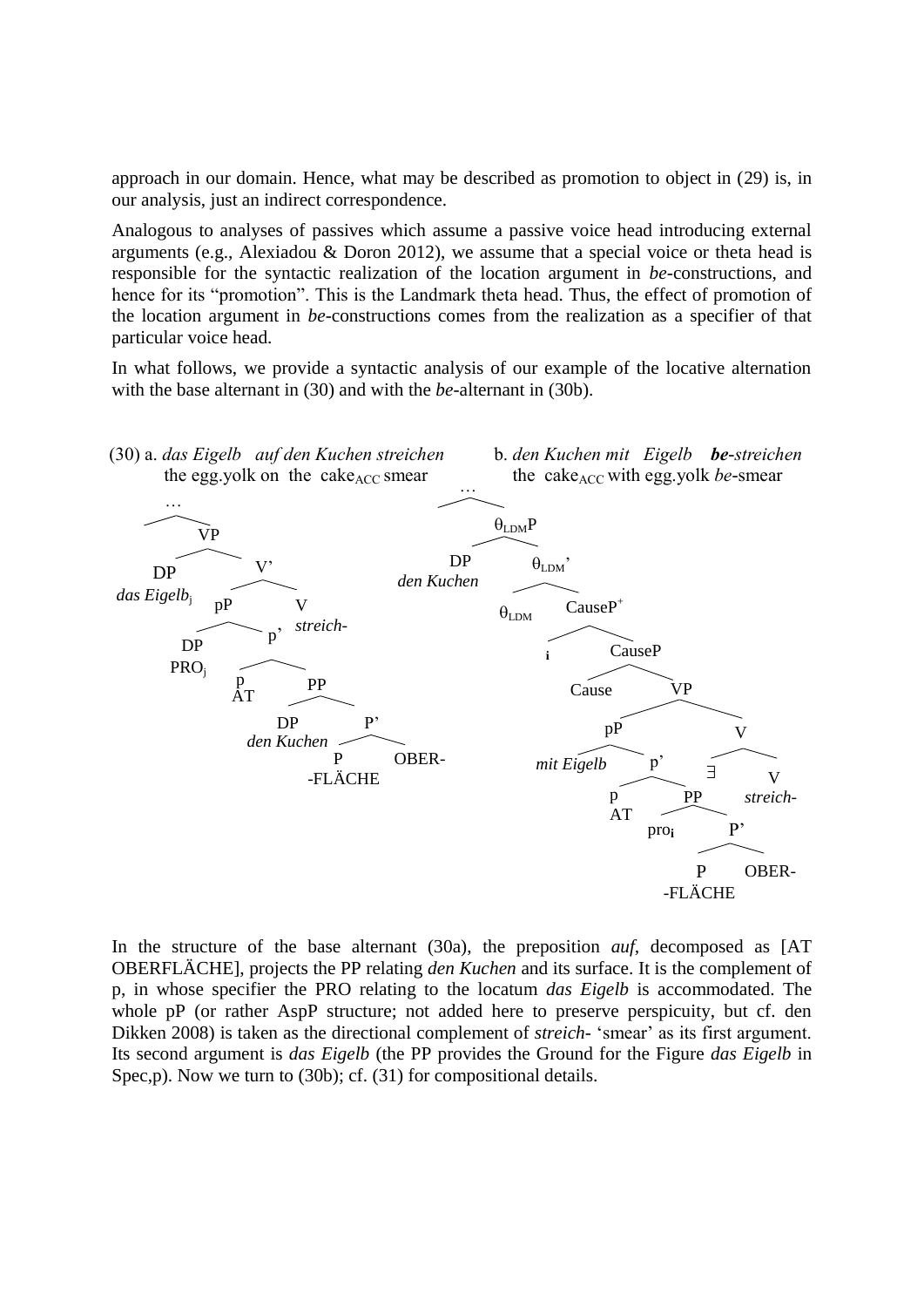- (31) a. *den Kuchen mit Eigelb be-streichen<sup>7</sup>* the cake<sub>ACC</sub> with egg.yolk *be*-smear
	- b. For any assignment g and number i:

$$
\theta_{\text{LDM}}P
$$
  
\n[ den Kuchen  $\theta_{\text{LDM}}$  i CAUSE (mit) *Eigelb be*- pro<sub>i</sub>'s OBERFLÄCHE *streich*- $\mathbb{I}^{g[i\rightarrow x]}$  =  
\n $\lambda e. \exists s$  [s is a state of egg-yolk being AT the surface of the cake & s is a state of something  
\nhaving been smeared somewhere & CAUSE(s)(e) & the cake is the landmark of e]



<sup>&</sup>lt;sup>7</sup> A quantifier as *jeden Kuchen* 'every cake' would yield the clear binding interpretation. For lack of space we  $A \vee C$ use a definite DP *den Kuchen* 'the cake' here.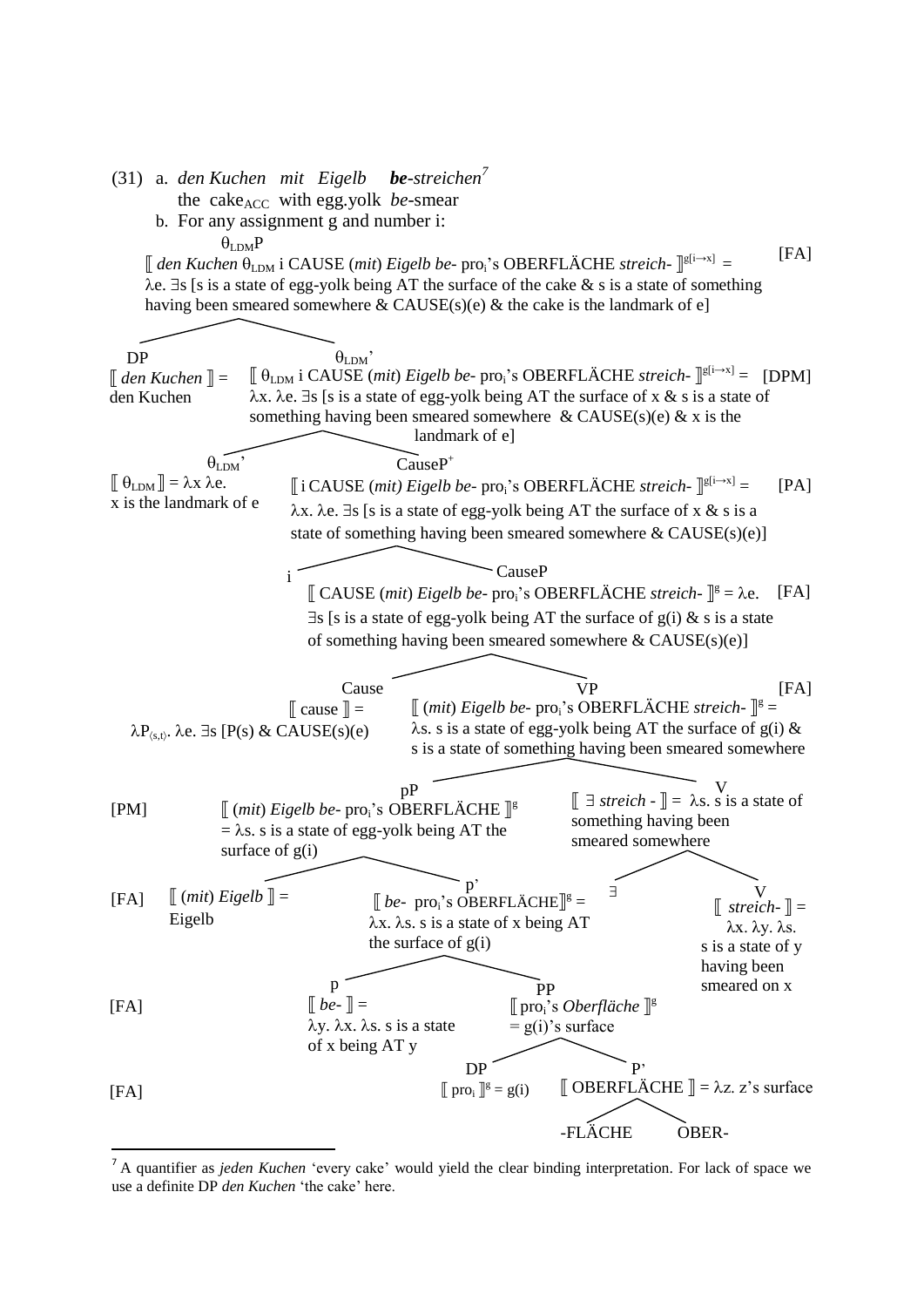Surface contact verbs, such as *streichen* 'smear', belong to the class of directed motion verbs with two internal arguments (Levin 2006). They describe activities. The *be*-prefixed alternant *be*-*streichen* goes along with a causative event structure and entails two subevents: a causing event and the resultant state. Such a causative predicate can be represented following Kratzer (2005:200) and adjusted to our conventions, as in (32), where *s* is a state and *e* an event argument. The Cause predicate is merged as a head of CauseP. The Cause head takes a VP denoting a result state as its complement.

(32)  $\lambda$ P.  $\lambda$ e.  $\exists$ s [P(s) & CAUSE(s)(e)]

Parallel to our analysis of free datives, the location argument *den Kuchen* in (30b) is introduced by the Landmark theta head  $\theta_{LDM}$ . This head enters the derivation above the CauseP. This means, then, that the cake is the landmark of the complex c-causes-s event, and not just of the result state.

The prefix *be-* with the meaning AT is merged in p. It relates the Figure *Eigelb* in its specifier to the Ground denoted by the PP. *Be-* selectionally restricts its PP-complement. It must refer to the surface of some reference object. P takes a location argument and relates it to its surface (OBERFLÄCHE 'surface' is decomposed into OBER- 'sur*-*' and -FLÄCHE '-face', where FLÄCHE has a weak locative relational semantics).

V introduces the result state. We assume that both object arguments of the state description in V are existentially bound, and only the stative event argument is left compositionally active. When this "semantically truncated" verb combines with the locative pP, it merely contributes manner information as to the type of state in which the figure and ground argument related in the pP are involved. The arguments existentially bound in the V are indirectly identified with the arguments introduced in the pP, by way of Predicate Modification.

The Landmark function maps the referent of the DP in its specifier to its neighborhood regions and entails that the causing event and the resultant state hold within those neighborhood regions. The Landmark theta head as proposed by Hole (2012, 2014) comes with a binder feature [+b]. The binder feature requires some variable in its c-command domain to be bound by the DP in its specifier. This binding requirement leads to structure expansion of CauseP to CauseP<sup>+</sup>, along the lines of the Generalized Binder Rule in (11). To arrive at the denotation of  $\theta_{\text{LDM}}$ , Davidsonian Predicate Modification in employed. The landmark DP is added. After existential closure of the event variable at the end of the derivation, (31) has the truth-conditions in (33).

(33)  $\exists e \exists s$  [s is a state of egg-yolk being AT the surface of the cake & s is a state of something having been smeared somewhere  $\&$  CAUSE(s)(e)  $\&$  the cake is the landmark of e]

'There is an event that causes the result state in which the cake is smeared with egg yolk on its surface.'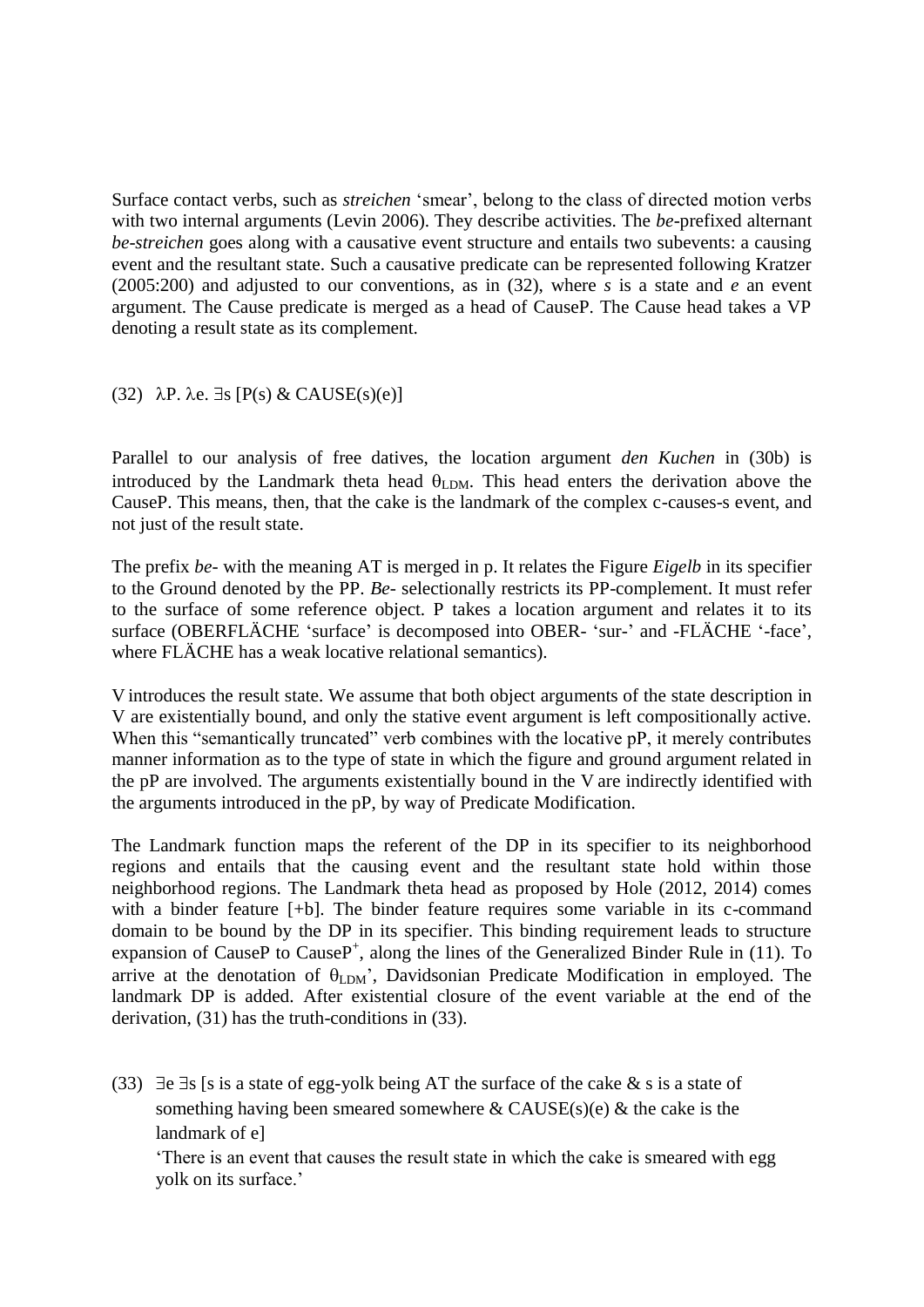Some remarks are in order concerning the binding configuration in (31). We subscribe to the syntactic assumption of derivation by phases. This means that the binding relations discussed here must all hold within a single phase; however, the pP in (31) ought to be a phase itself. Hence, it is not immediately clear how the landmark DP may bind into the complement of p. However, den Dikken (2007) presents strong evidence that the movement of elements like *be*-, a movement that we have to assume anyway to derive the surface syntax of *be*prefixation, leads to phase extension up to the level of VP. <sup>8</sup> Making use of the general idea of phase extension, we will assume an analysis that has *be*- incorporating into the verb in the overt syntax. What is more, V movement of the *be*-prefixed verb, at least up to Voice, via  $\theta_{LDM}$ , will further extend the phase in such a way that the landmark DP and the bound variable end up being co-phasal at the point of spell-out. Note that the structure which gets interpreted in (33) is a representation either after reconstruction or without PF-movement, if *be*-incorporation and V movement are PF-movement. In this way, the Landmark phrase inherits phasehood via p-to-V-to-CAUSE-to- $\theta_{\text{LDM}}$  movement. As pro is on the left branch of the PP, the binding configuration within a single (extended) phase corresponds to the configuration we defined as Knight Move Binding in Section 2.

### **4. Conclusion and broader impact**

-

In this paper we have shown that, just as with free datives, theta induced Knight Move Binding can be used to model the locative alternation involving *be*-prefixation in German. We think that the ingredients of our proposal can be put to use in a wide variety of alternations which we call "Location Promotion" alternations. In such alternations, the location argument serves as a subject, direct object or a dative object in the non-base alternant, whereas the base alternant typically has the location argument embedded in a pP/PP. Two examples are provided in (34) and (35).

- (34) *Er nahm den Fisch<sup>i</sup> aus* [out of proj's INSIDE]. (Particle verbs) he took the $_{ACC}$  fish out 'He took the guts out of the fish.'
- (35) *Der Gang steht voll mit Kartons*. (Stative locative alternation (Hole in prep.)) the corridor stands full with cardboard-boxes 'The corridor is [standing] full of cardboard boxes.'

Our analysis of theta induced binding laid out in this paper raises the following questions: (i) Why do theta heads and variable binding/reflexivization appear to be such a good match? (ii) Can the theta-heads-as-binders idea be generalized further? (iii) Why is Knight Move Binding such a privileged tree-geometrical instantiation of variable binding? We hope that further research in this area will shed light on these questions.

<sup>&</sup>lt;sup>8</sup> For other proposals treating *be-*, and other verbal prefixes in German, as incorporated prepositions, cf. Biskup & Putnam (2009) or Wunderlich (1987).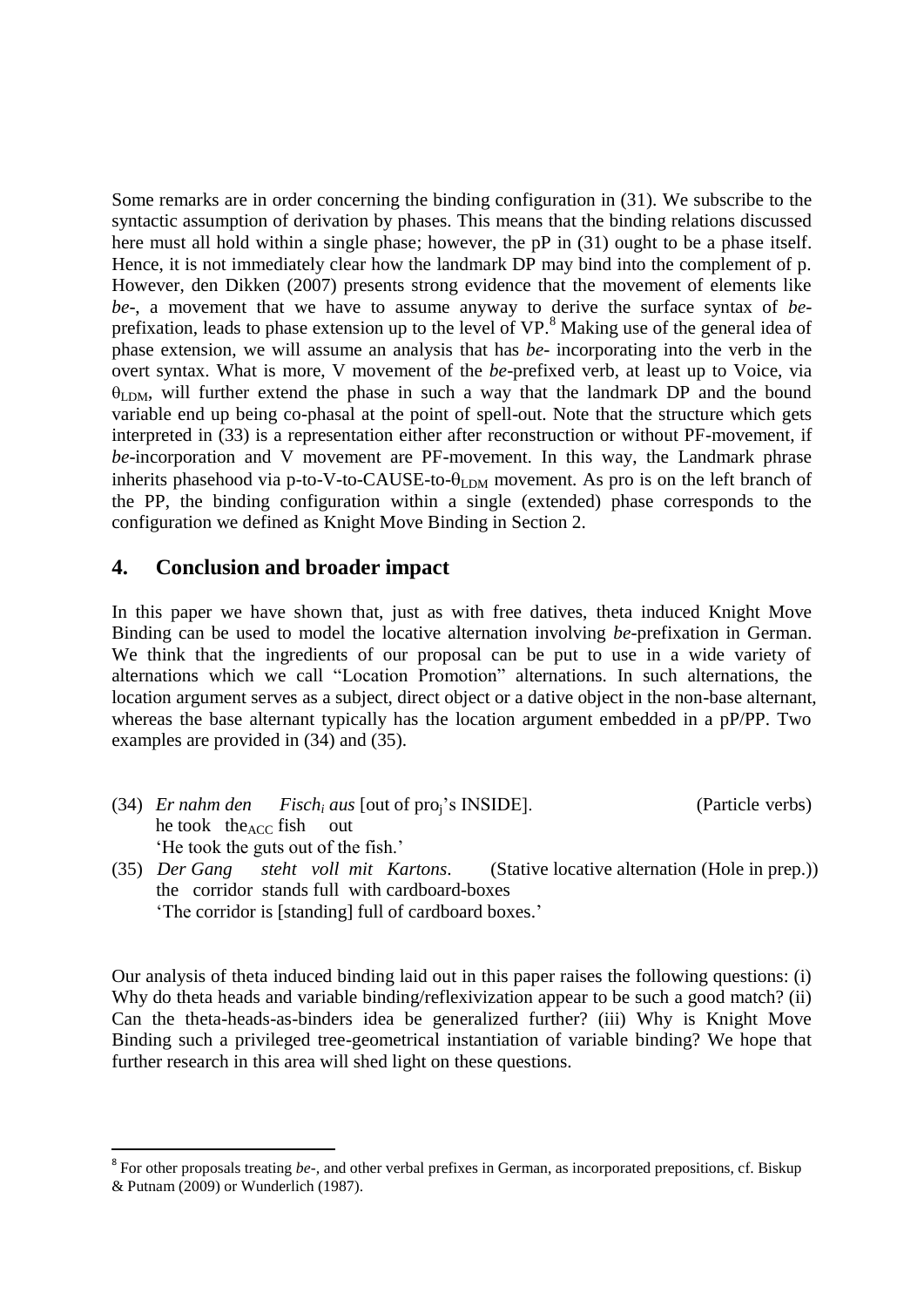### **References**

- Alexiadou, A. and E. Doron (2012). The syntactic construction of two non-active Voices: passive and middle. *Journal of Linguistics 48*, 1-34.
- Arad, M. (1998). *VP-Structure and the syntax-lexicon interface*. Doctoral dissertation, University College London, London.
- Borer, H. (2003). Exo-skeletal vs. endo-skeletal explanations: Syntactic projections and the Lexicon. In: J. Moore and M. Polinsky (Eds.), *The Nature of Explanation in Linguistic Theory*. Stanford, CA: CSLI Publications, 31-67.
- Biskup, P. and M. Putnam (2012). One p with two spell-outs: the *ent-/aus*-alternation in German. *Linguistic Analysis 38*(1-2), 69-109.
- Brinkmann, U. (1997). *The locative alternation in German: its structure and acquisition*. Amsterdam [u.a.]: John Benjamins.
- Büring, D. (2005). *Binding Theory*. Cambridge: Cambridge University Press.
- den Dikken, M. (2007). Phase extension: A reply. Reaction to commentaries on 'Phase Extension: Contours of a theory of the role of head movement in phrasal extraction'. *Theoretical Linguistics 33*, 133–63.
- den Dikken, M. (2008). Small Clauses, Phases, and Phase Extension The case of scope and object shift. Paper Presented at 31st GLOW Colloquium.
- Dowty, D. (1991). Thematic Proto-roles and argument selection. *Language 67*, 547-619.
- Eroms, H.-W. (1980). *Be-Verb und Präpositionalphrase - ein Beitrag zur Grammatik der deutschen Verbalpräfixe*. Monographien zur Sprachwissenschaft 9. Heidelberg: Winter.
- Geist, L. (in prep.). Predication over aspects of human individuals. Manuscript, University of Stuttgart.
- Günther, H. (1987). *Wortbildung, Syntax, be-Verben und das Lexikon.* Beiträge zur Geschichte der deutschen Sprache und Literatur 109. 179-201.
- Goldberg, A. E. (1995). *Constructions: a Construction Grammar approach to argument structure*. Chicago, IL: University of Chicago Press.
- Hole, D. (2006). Extra argumentality Affectees, landmarks and voice. *Linguistics 44*(2), 383-424.
- Hole, D. (2008). *Dativ, Bindung und Diathese*. Habilitation thesis, HU Berlin.
- Hole, D. (2012). German free datives and Knight Move Binding. In: A. Alexiadou, T. Kiss, and G. Müller (Eds.). *Local modelling of non-local dependencies in Syntax*. Berlin/Boston: de Gruyter. 213-246.
- Hole, D. (2014). *Dativ, Bindung und Diathese*. Berlin/Boston: de Gruyter Mouton.
- Hole, D. (in prep.). *Der Himmel hängt voller Geigen*  The German Stative Locative Alternation. Manuscript, University of Stuttgart.
- Jackendoff , R. S. (1997) Twistin' The Night Away. *Language 73*, 534-59.
- Kratzer, A. (1996). Severing the external argument from its verb. In: J. Rooryck and L. Zaring (Eds.). *Phrase structure and the lexicon*. Dordrecht: Kluwer. 109-137.
- Kratzer, A. (2005). Building resultatives. In: C. Maienborn and A. Wöllstein (Eds.). *Event arguments: Foundations and applications,* 177-212.
- Kratzer, A. (2009). Making a pronoun fake indexicals as a window into the properties of pronouns. *Linguistic Inquiry 40*, 187-237.
- Levin, B. (1993). *English verb classes and alternations: A preliminary investigation*. Chicago: University of Chicago Press.